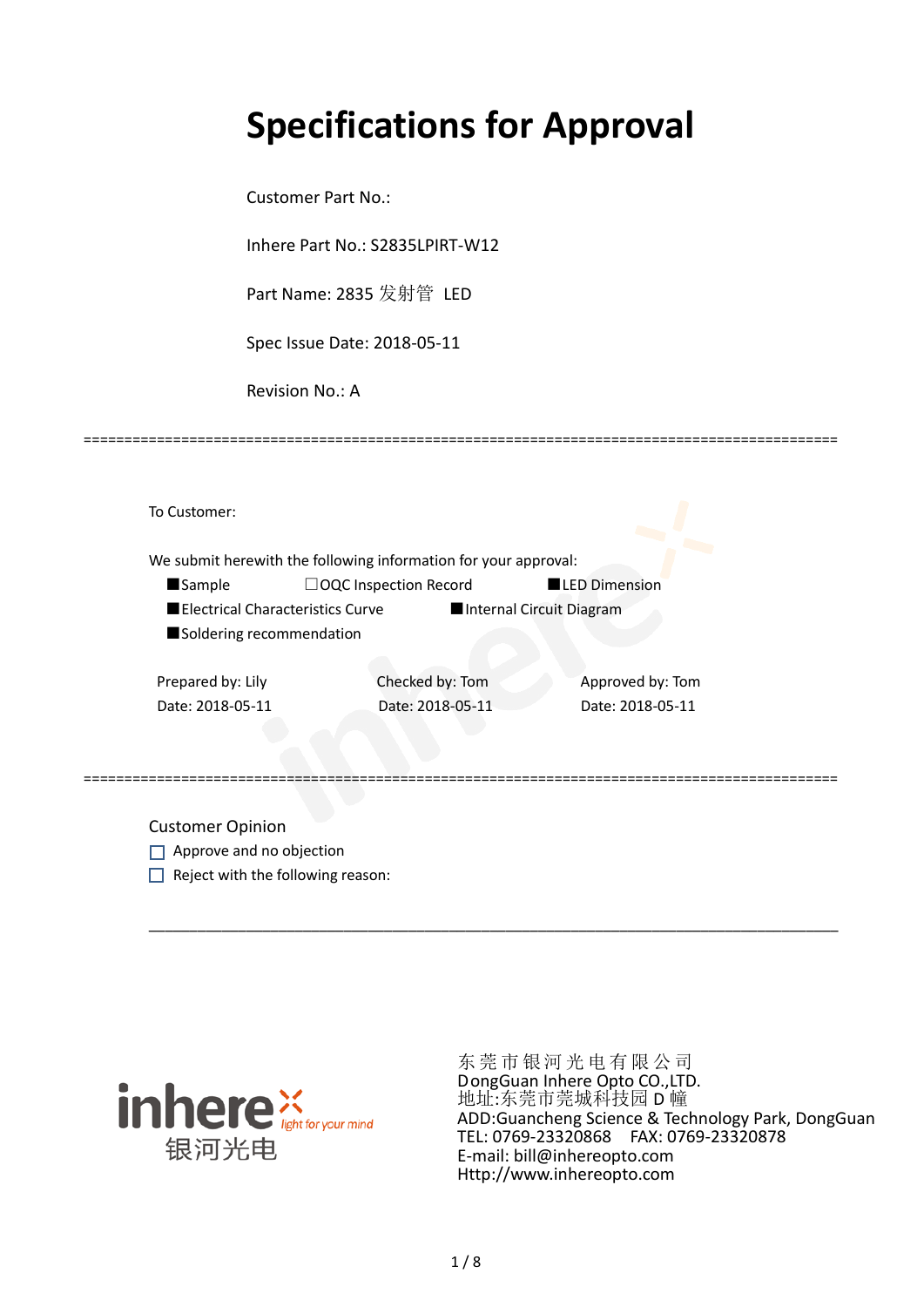#### **Features**

2.8mm x 3.5mm LED, 1.9mm thickness

Low power consumption

Wide view angle

Package: 1000pcs/reel

RoHS Compliant

## **Applications**

Ideal for back light and indicator

Various colors and lens types available

# **Package outlines Recommend Pad Layout**



1,90

# $\cap$ [0,08

 $0,60$   $[0,02"]$ 

 $\subseteq$  $\widehat{\omega}$ 

2,00 [0,08"]

**ATTENTION** OBSERVE PRECAUTIONS FOR HANDLING ELECTROSTATIC SENSITIVE DEVICES

| Part No.       | <b>Emitted color</b> | <b>Dice</b>    | Lens color        |
|----------------|----------------------|----------------|-------------------|
| S2835LPIRT-W12 | Infrared             | GaAlAs/ GaAlAs | Water transparent |

## Notes:

All dimensions are in millimeters (inches);

 $\overline{a}$ 

Tolerances are ±0.10mm (0.004inch) unless otherwise noted.

Part No.: S2835LPIRT-W12 Rev.: A Date: 2018-05-11 Prepared by: Lily Checked by: Tom Checked by: Tom Approved by: Tom Approved by: Tom Approved by: Tom Approved by: Tom Approved by: Tom Approved by: Tom Approved by: Tom Approved by: Tom Approved by: Tom Approved by: Tom Ap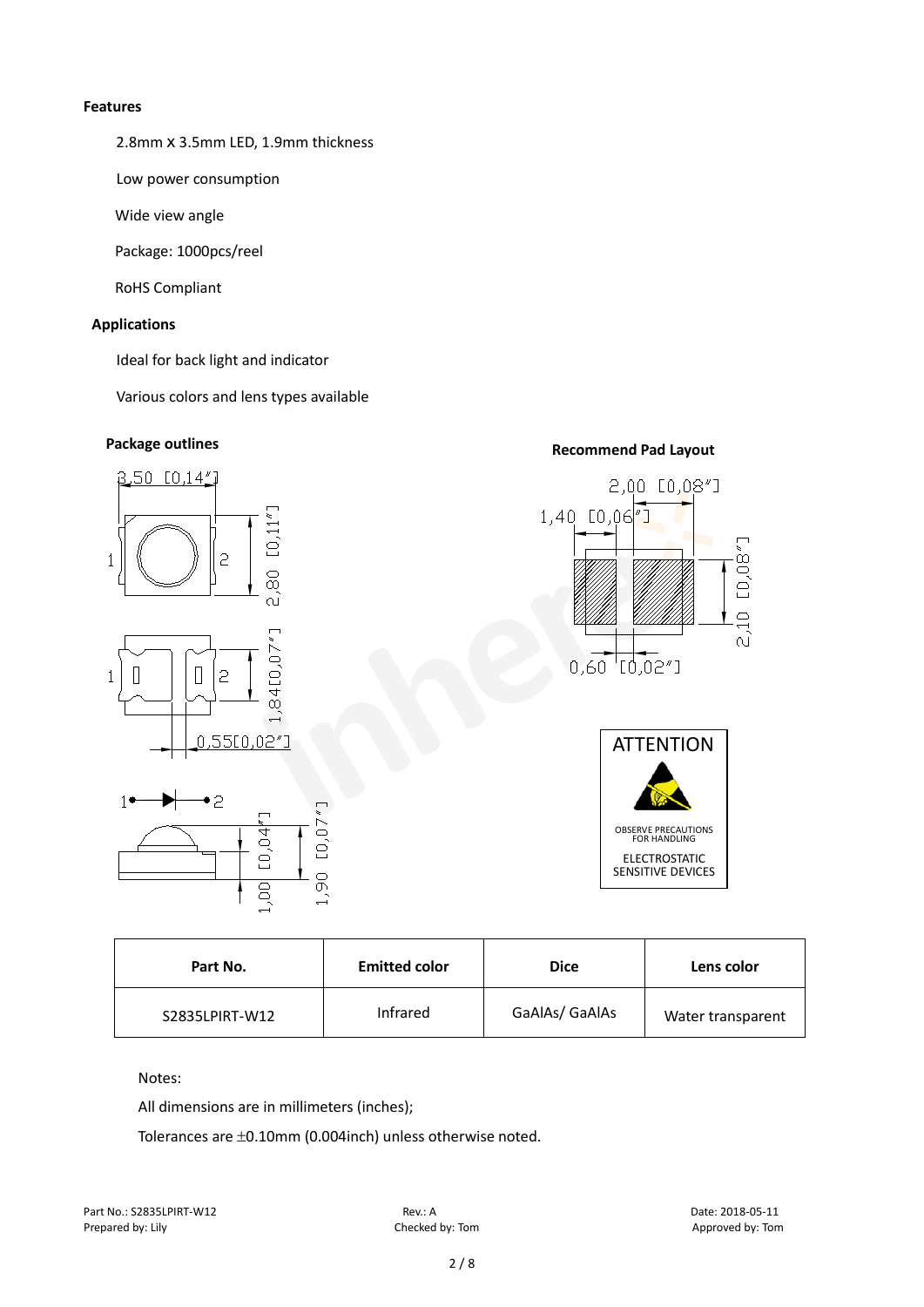# **Absolute Maximum Ratings (Ta=25**℃)

| Parameter             | Symbol      | Value           | Unit         |
|-----------------------|-------------|-----------------|--------------|
| Forward current       | f           | $\leqslant$ 100 | mA           |
| Reverse voltage       | Vr          | 5               | V            |
| Power dissipation     | Pd          | 190             | mW           |
| Operating temperature | Top         | $-40$ ~ $+85$   | $^{\circ}$ C |
| Storage temperature   | <b>Tstg</b> | $-20$ ~+65      | $^{\circ}$ C |

# **Electro-Optical Characteristics (Ta=25**℃)

|                             | <b>Test</b><br>Condition | Symbol        |                         | Value                    |            |            |      |    |
|-----------------------------|--------------------------|---------------|-------------------------|--------------------------|------------|------------|------|----|
| Parameter                   |                          |               |                         | Min                      | <b>Typ</b> | <b>Max</b> | Unit |    |
| Wavelength at peak emission | $If = 100mA$             | λp            |                         | 840                      | 855        | 870        | nm   |    |
| Spectral half bandwidth     | e e<br>$If=100mA$        | Δλ            |                         | $\qquad \qquad -$        | 40         |            | nm   |    |
| Forward voltage             | $If=100mA$               | Vf            |                         | $\overline{\phantom{m}}$ | 1.6        | 1.9        | V    |    |
|                             |                          |               | H <sub>2</sub>          | 27                       | --         | $-$        |      |    |
| Radiant flux                | $If=100mA$               |               | Po                      | H <sub>3</sub>           | 33         | --         | --   | mW |
| Viewing angle at 50% IE     | $If=100mA$               | $2\theta$ 1/2 |                         | $\overline{\phantom{a}}$ | 30         | --         | Deg  |    |
| Reverse current             | $Vr = 5V$                |               | $\mathsf{I} \mathsf{r}$ | --                       | --         | 10         | μA   |    |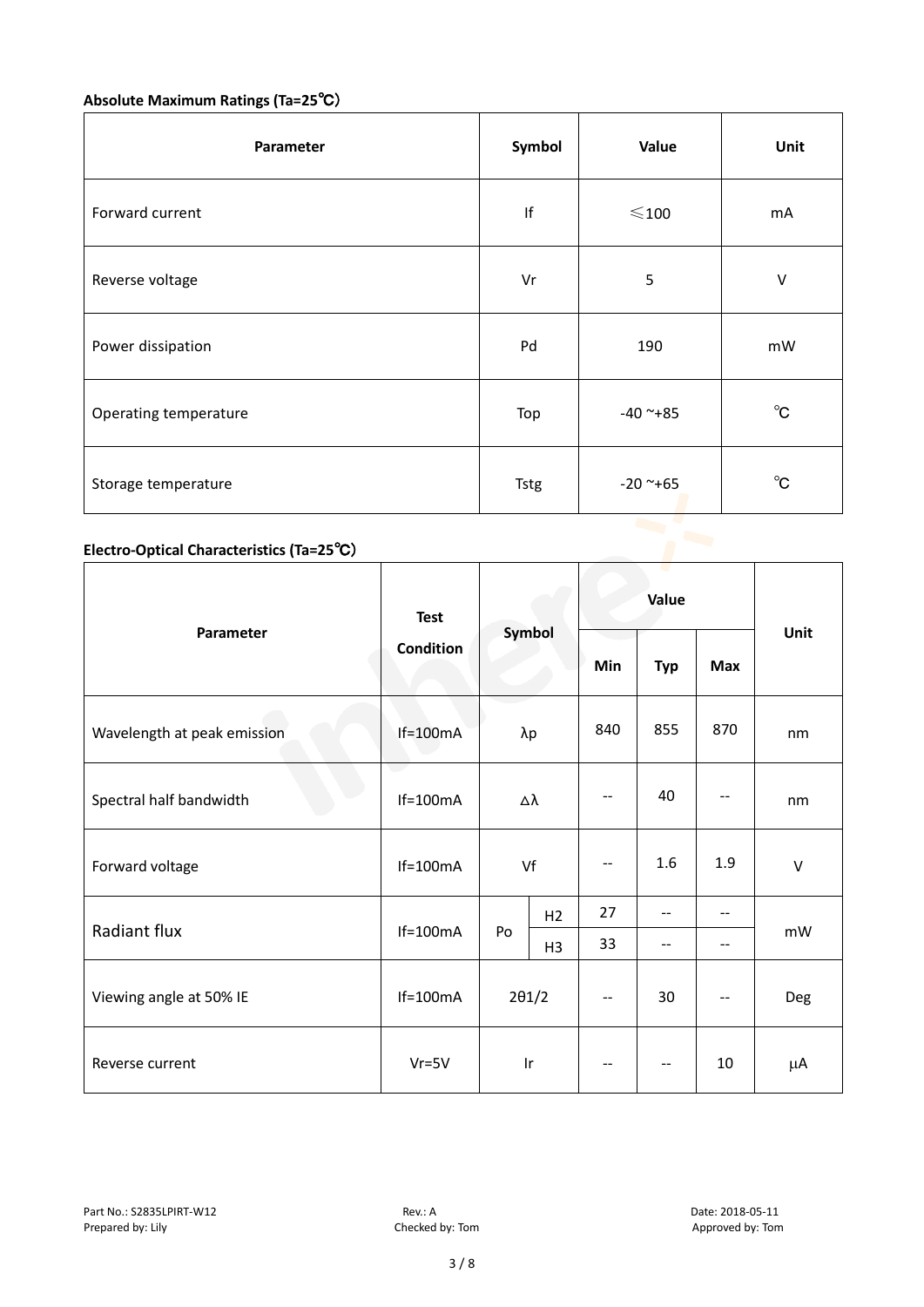#### **Optical characteristic curves**



Part No.: S2835LPIRT-W12 **Rev.: A** Rev.: A Date: 2018-05-11 Prepared by: Lily Checked by: Tom Checked by: Tom Approved by: Tom Approved by: Tom Approved by: Tom Approved by: Tom Approved by: Tom Approved by: Tom Approved by: Tom Approved by: Tom Approved by: Tom Approved by: Tom Ap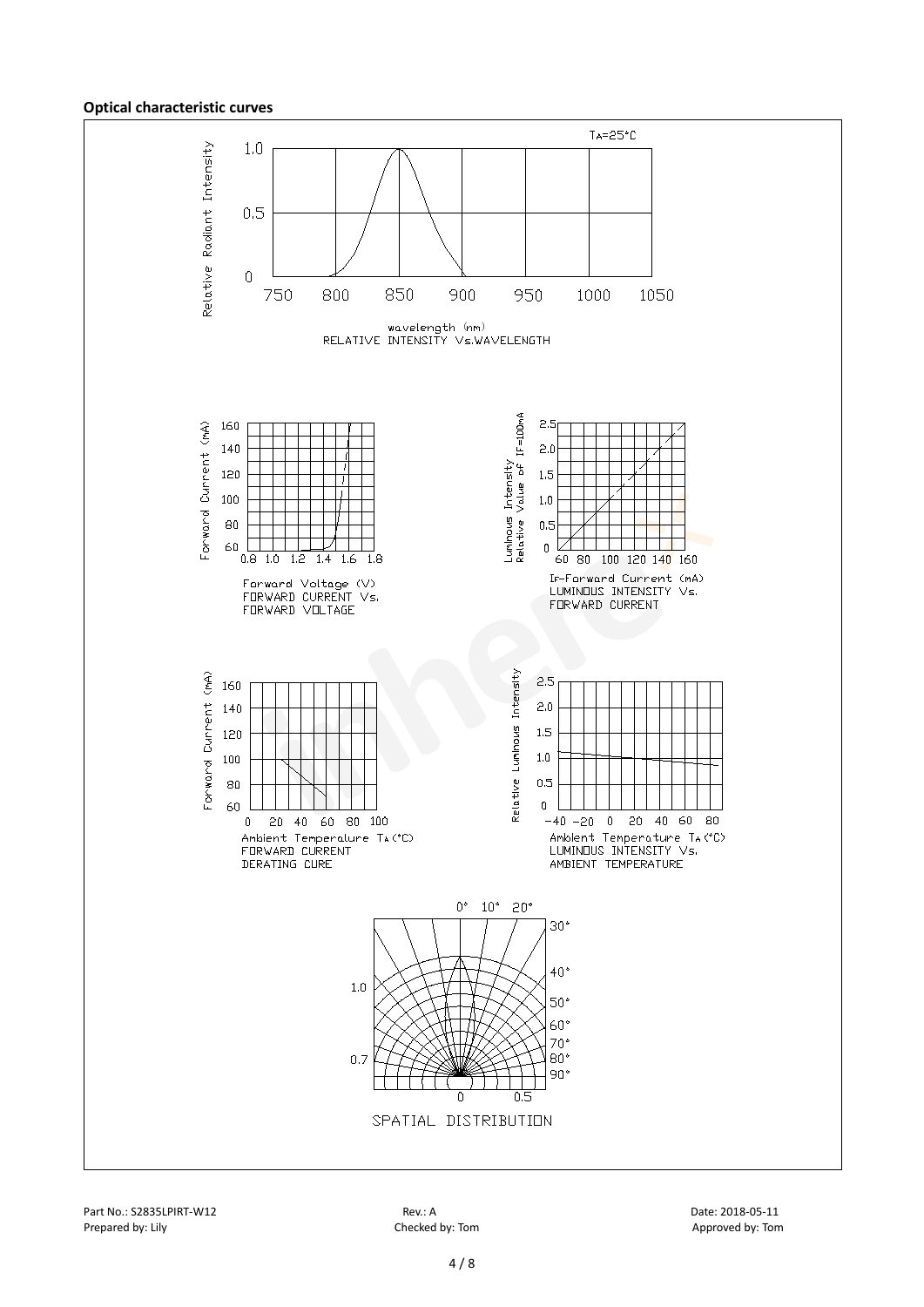## **Reflow Profile**

Reflow Temp/Time



## Notes:

- 1. We recommend the reflow temperature 245℃ (±5℃). The maximum soldering temperature should be limited to 260℃.
- 2. Don't cause stress to the epoxy resin while it is exposed to high temperature.
- 3. Number of reflow process shall be 2 times or less.

## ■Soldering iron

Basic spec is  $\leq$  5sec when 320°C (±20°C). If temperature is higher, time should be shorter (+10°C $\rightarrow$  -1sec). Power dissipation of iron should be smaller than 20W, and temperatures should be controllable .Surface temperature of the device should be under 350℃.

## **Rework**

- 1. Customer must finish rework within 5 sec under 340℃.
- 2. The head of iron cannot touch copper foil
- 3. Twin-head type is preferred.



Avoid rubbing or scraping the resin by any object, during high temperature, for example reflow solder etc.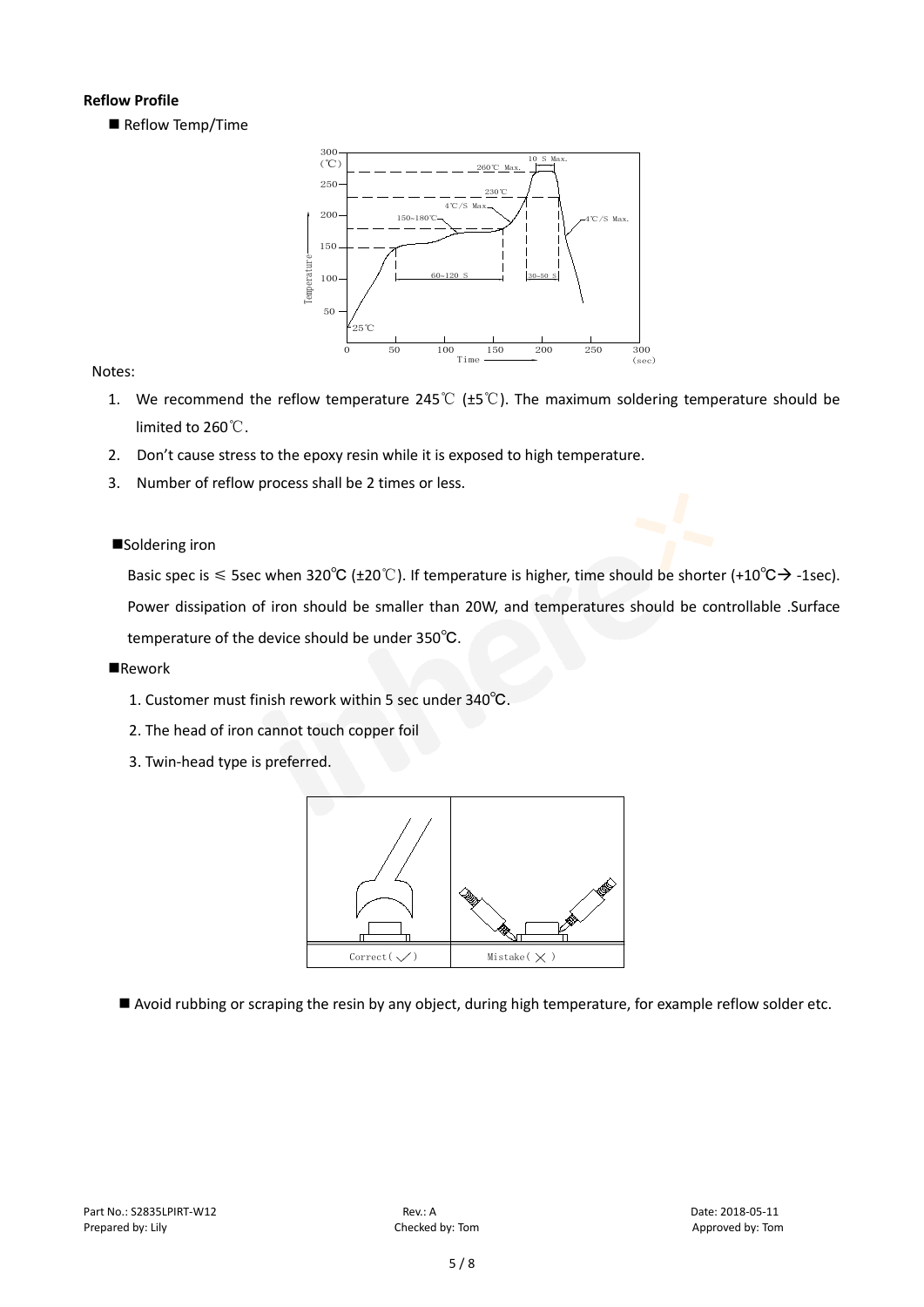#### T**est circuit and handling precautions**

Test circuit



■ Handling precautions

## 1. Over-current-proof

Customer must apply resistors for protection; otherwise slight voltage shift will cause big current change

(Burn out will happen).

#### 2. Storage

2.1 It is recommended to store the products in the following conditions:

Humidity: 60% R.H. Max.

Temperature: 5℃~30℃

- 2.2 Shelf life in sealed bag: 12 month at <5℃~30°C and <30% R.H. after the package is opened, the products should be used within 24hrs or they should be keeping to stored at≦20 R.H. with zip-lock sealed.
- 3. Baking

It is recommended to baking before soldering. The Conditions is: 60±5℃/12hrs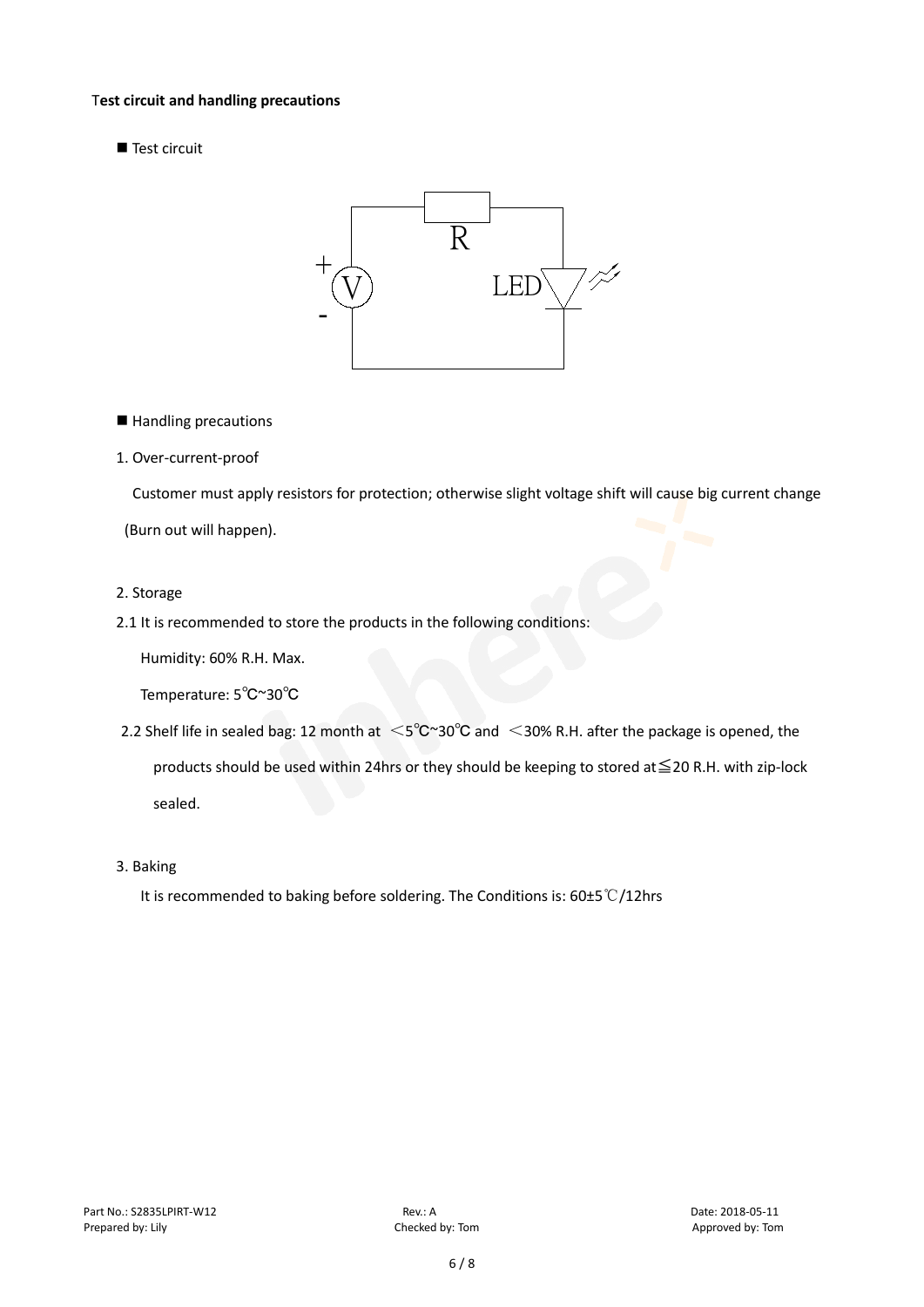## **Test Items and Results of Reliability**

| <b>Test Item</b>                                  | <b>Test Conditions</b>                                                       | <b>Standard</b><br><b>Test Method</b> | <b>Note</b> | <b>Number of</b><br><b>Test</b> |
|---------------------------------------------------|------------------------------------------------------------------------------|---------------------------------------|-------------|---------------------------------|
| <b>Reflow Soldering</b>                           | Ta=260±5 °C, Time=10±2S                                                      | JB/T 10845-2008                       | 3times      | 0/22                            |
| Salt Atmosphere                                   | Ta=35±3°C, PH=6.5 $\sim$ 7.2                                                 | GB/T 2423.17-2008                     | 24hrs       | 0/22                            |
| Temperature Cycling                               | -40 $±5^{\circ}$ C<br>$30±1$ min<br>个→(25℃/5±1min)↓<br>100±5°C<br>$30±1$ min | GB/T 2423.22-2012                     | 100cycles   | 0/22                            |
| <b>Thermal Shock</b>                              | Ta=-40±5 $°C$ ~100±5 $°C$ ,<br>15±1min dwell                                 | GB/T 2423.22-2012                     | 100cycles   | 0/22                            |
| High Humidity High Temp.<br>Cycling               | Ta=30±5 $^{\circ}$ C $\sim$ 65±5 $^{\circ}$ C,<br>90±5%RH,24hrs/1cycle       | GB/T 2423.4-2008                      | 10cycles    | 0/22                            |
| High Humidity High Temp.<br>Storage Life          | Ta=85±5 °C, $\psi$ (%)=85±5%RH                                               | GB/T 2423.3-2006                      | 1000hrs     | 0/22                            |
| High Temperature<br>Storage Life                  | Ta=100±5°C, non-operating                                                    | GB/T 2423.2-2008                      | 1000hrs     | 0/22                            |
| Low Temperature<br>Storage Life                   | Ta=-40±5℃, non-operating                                                     | GB/T 2423.1-2008                      | 1000hrs     | 0/22                            |
| Life Test                                         | Ta=26±5℃,@20mA,<br>$\psi$ (%)=25%RH~55%RH                                    |                                       | 1000hrs     | 0/22                            |
| High Humidity High Temp.<br><b>Operating Life</b> | Ta=85±5℃,@20mA,<br>$\psi$ (%)=85%RH                                          | GB/T 2423.3-2006                      | 500hrs      | 0/22                            |
| Low Temperature<br><b>Operating Life</b>          | Ta=-20±5℃,@20mA                                                              | GB/T 2423.1-2008                      | 1000hrs     | 0/22                            |